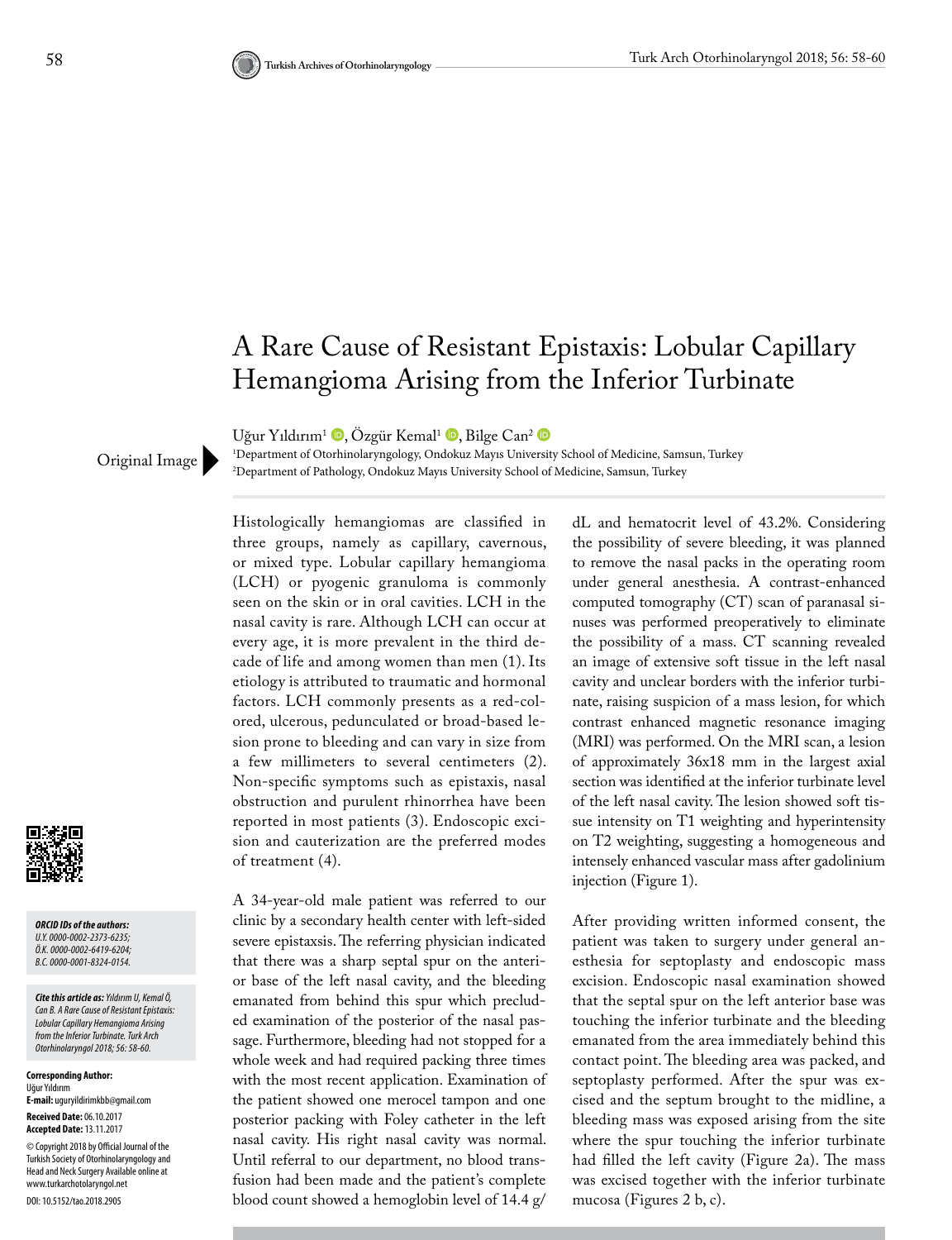

b

Figure 1. a, b. Mass showing intense contrast enhancement after gadolinium injection on MRI T1 sequence. (a) Axial section (b) Coronal section

In histopathological examination the mass was identified as a superficially ulcerated polypoid lesion with intense proliferation of small, thin uniform vascular structures in the edematous and inflamed stroma, and was thereby consistent with LCH (Figures 3). At the postoperative 9<sup>th</sup> month no complications or recurrence have been encountered.







Figure 2. a-c. (a) View of the mass arising from the inferior turbinate after the septal spur which obstructed access to the posterior of the nasal cavity was excised with septoplasty. (b) View of nasal cavity after the bleeding mass arising from the inferior turbinate was excised and bleeding was controlled with bipolar cauterization (black arrow: mass, S: septum, IT: inferior turbinate). (c) Macroscopic view of the mass

Although the pathogenesis of lobular capillary hemangioma has not yet been fully clarified; however, some etiological factors have been suggested. These include trauma, surgery, nasal packing, hormones, viral oncogenes, arteriovenous malformations and angiogenic growth factors (1). Since the lesion is often seen after cauterization and repeated nasal packing performed